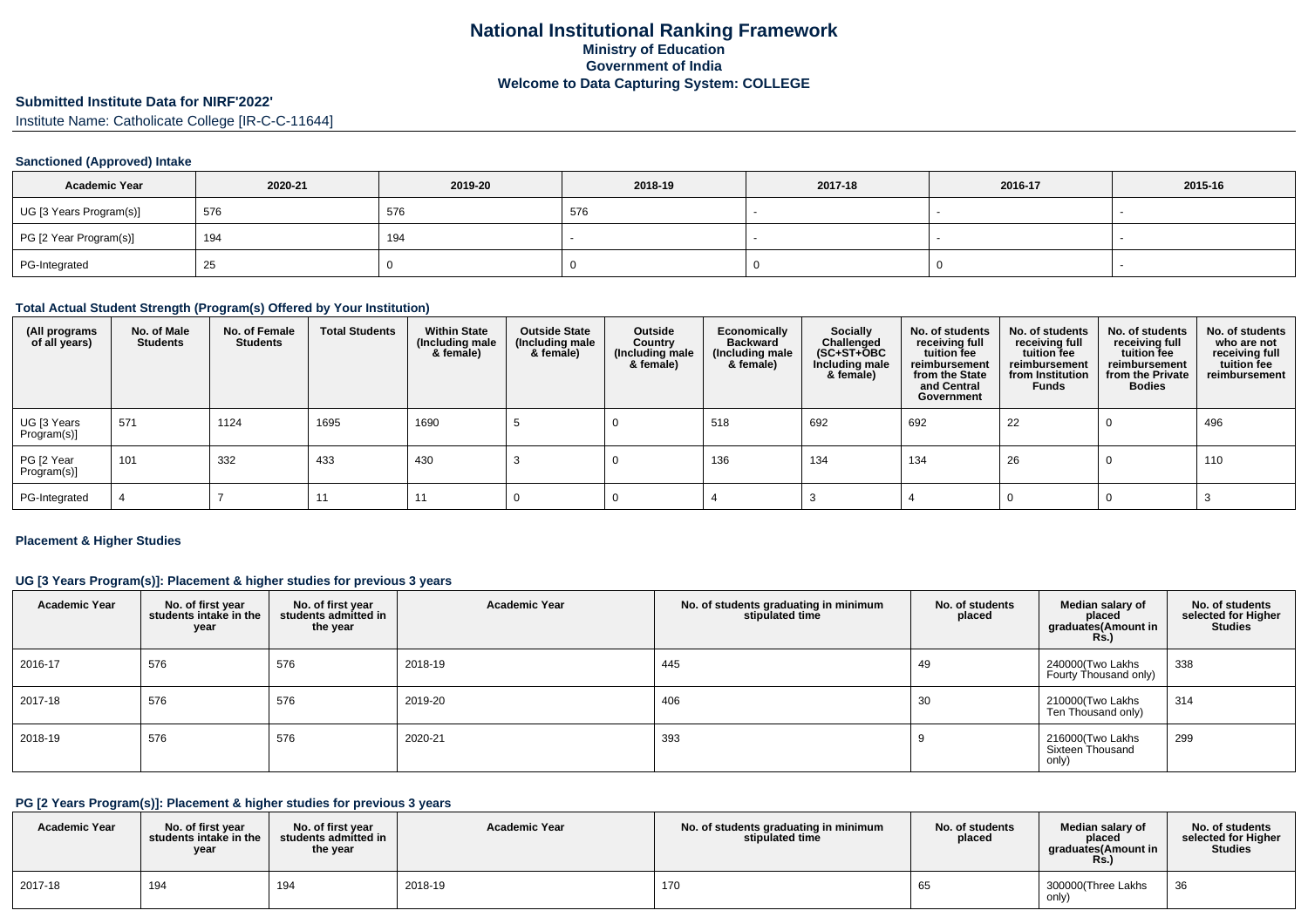| 2018-19 | 194 | 194 | 2019-20 | 164 | $\sim$<br>ູບປ | 240000(Two Lakhs<br>Fourty Thousand only) | 25 |
|---------|-----|-----|---------|-----|---------------|-------------------------------------------|----|
| 2019-20 | 194 | 194 | 2020-21 | 120 | 4٤            | 180000(One Lakh<br>Eighty Thousand only)  | 22 |

## **PG-Integrated [5 Years Program(s)]: Placement & higher studies for previous 3 years**

| <b>Academic Year</b> | No. of first year<br>students intake in the<br>year | No. of first vear<br>students admitted in<br>the year | <b>Academic Year</b> | No. of students graduating in minimum<br>stipulated time | No. of students<br>placed | Median salary of<br>placed<br>graduates(Amount in<br><b>Rs.)</b> | No. of students<br>selected for Higher<br>Studies |
|----------------------|-----------------------------------------------------|-------------------------------------------------------|----------------------|----------------------------------------------------------|---------------------------|------------------------------------------------------------------|---------------------------------------------------|
| 2014-15              |                                                     |                                                       | 2018-19              |                                                          |                           | 0(Zero)                                                          |                                                   |
| 2015-16              |                                                     |                                                       | 2019-20              |                                                          |                           | 0(Zero)                                                          |                                                   |
| 2016-17              |                                                     |                                                       | 2020-21              |                                                          |                           | 0(Zero)                                                          |                                                   |

## **Financial Resources: Utilised Amount for the Capital expenditure for previous 3 years**

| Academic Year                                                                                        | 2020-21                                                                          | 2019-20                                                                         | 2018-19                                                                  |  |  |  |  |  |  |  |
|------------------------------------------------------------------------------------------------------|----------------------------------------------------------------------------------|---------------------------------------------------------------------------------|--------------------------------------------------------------------------|--|--|--|--|--|--|--|
|                                                                                                      | <b>Utilised Amount</b>                                                           | <b>Utilised Amount</b>                                                          | <b>Utilised Amount</b>                                                   |  |  |  |  |  |  |  |
| Annual Capital Expenditure on Academic Activities and Resources (excluding expenditure on buildings) |                                                                                  |                                                                                 |                                                                          |  |  |  |  |  |  |  |
| Library                                                                                              | 6750 (Six Thousand Seven Hundred and Fifty only)                                 | 114165 (One Lakh Fourten Thousand One Hundred and Sixty<br>Five only)           | 148616 (One Lakhs Fourty Eight Thousand Six Hundred and<br>Sixteen only) |  |  |  |  |  |  |  |
| New Equipment for Laboratories                                                                       | 2516295 (Twenty Five Lakhs Sixteen Thousand Two Hundred<br>and Ninety Five only) | 89900 (Eighty NineThousand Nine Hundred only)                                   | 118255 (One Lakh Eighteen Thousand Two Hundred and Fifty<br>Five only)   |  |  |  |  |  |  |  |
| Other expenditure on creation of Capital Assets (excluding<br>expenditure on Land and Building)      | 100000 (One Lakh only)                                                           | 1913435 (Nineteen Lakhs Thirteen Thousand Four Hundred<br>and Thirty Five only) | 3792500 (Thirty Seven Lakhs Ninty Two Thousand Five<br>Hundred only)     |  |  |  |  |  |  |  |

## **Financial Resources: Utilised Amount for the Operational expenditure for previous 3 years**

| 2020-21<br><b>Academic Year</b>                                                                                                                                                                 |                                                                                                  | 2019-20                                                                           | 2018-19                                                                                 |  |  |  |  |  |  |  |
|-------------------------------------------------------------------------------------------------------------------------------------------------------------------------------------------------|--------------------------------------------------------------------------------------------------|-----------------------------------------------------------------------------------|-----------------------------------------------------------------------------------------|--|--|--|--|--|--|--|
| <b>Utilised Amount</b>                                                                                                                                                                          |                                                                                                  | <b>Utilised Amount</b>                                                            | <b>Utilised Amount</b>                                                                  |  |  |  |  |  |  |  |
| <b>Annual Operational Expenditure</b>                                                                                                                                                           |                                                                                                  |                                                                                   |                                                                                         |  |  |  |  |  |  |  |
| Salaries (Teaching and Non Teaching staff)                                                                                                                                                      | 81482772 (Eight Crores Fourteen Lakhs Eighty Two Thousand<br>Seven Hundred and Seventy Two only) | 60131022 (Six crores One Lakh Thirty One Thousand Twenty<br>Two only)             | 76410155 (Seven Crores Sixty Four Thousand Ten Thousand<br>One Hundred Fifty Five only) |  |  |  |  |  |  |  |
| Maintenance of Academic Infrastructure or consumables and<br>other running expenditures (excluding maintenance of hostels<br>and allied services, rent of the building, depreciation cost, etc) | 11026996 (One crore Ten Lakhs Twenty Six Thousand Nine<br>Hundred and Ninety Six only)           | 6696564 (Sixty Six Lakhs Ninety Six Thousand Five Hundred<br>and Sixty Four only) | 2920096 (Twenty Nine Lakhs Two Thousand Ninety Six only)                                |  |  |  |  |  |  |  |
| Seminars/Conferences/Workshops                                                                                                                                                                  | 169878 (One Lakh Sixty Nine Thousand Eight Hundred and<br>Seventy Eight only)                    | 339387 (Three Lakhs Thirty Nine Thousand Three Hundred<br>and Eighty Seven only)  | 512975 (Five Lakhs Tweleve Nine Hundred Seventy Five only)                              |  |  |  |  |  |  |  |

#### **PCS Facilities: Facilities of physically challenged students**

| 1. Do your institution buildings have Lifts/Ramps?                                                                                                         | Yes, more than 80% of the buildings |
|------------------------------------------------------------------------------------------------------------------------------------------------------------|-------------------------------------|
| 2. Do your institution have provision for walking aids, including wheelchairs and transportation from one building to another for<br>handicapped students? | Yes                                 |
| 3. Do your institution buildings have specially designed toilets for handicapped students?                                                                 | Yes, more than 80% of the buildings |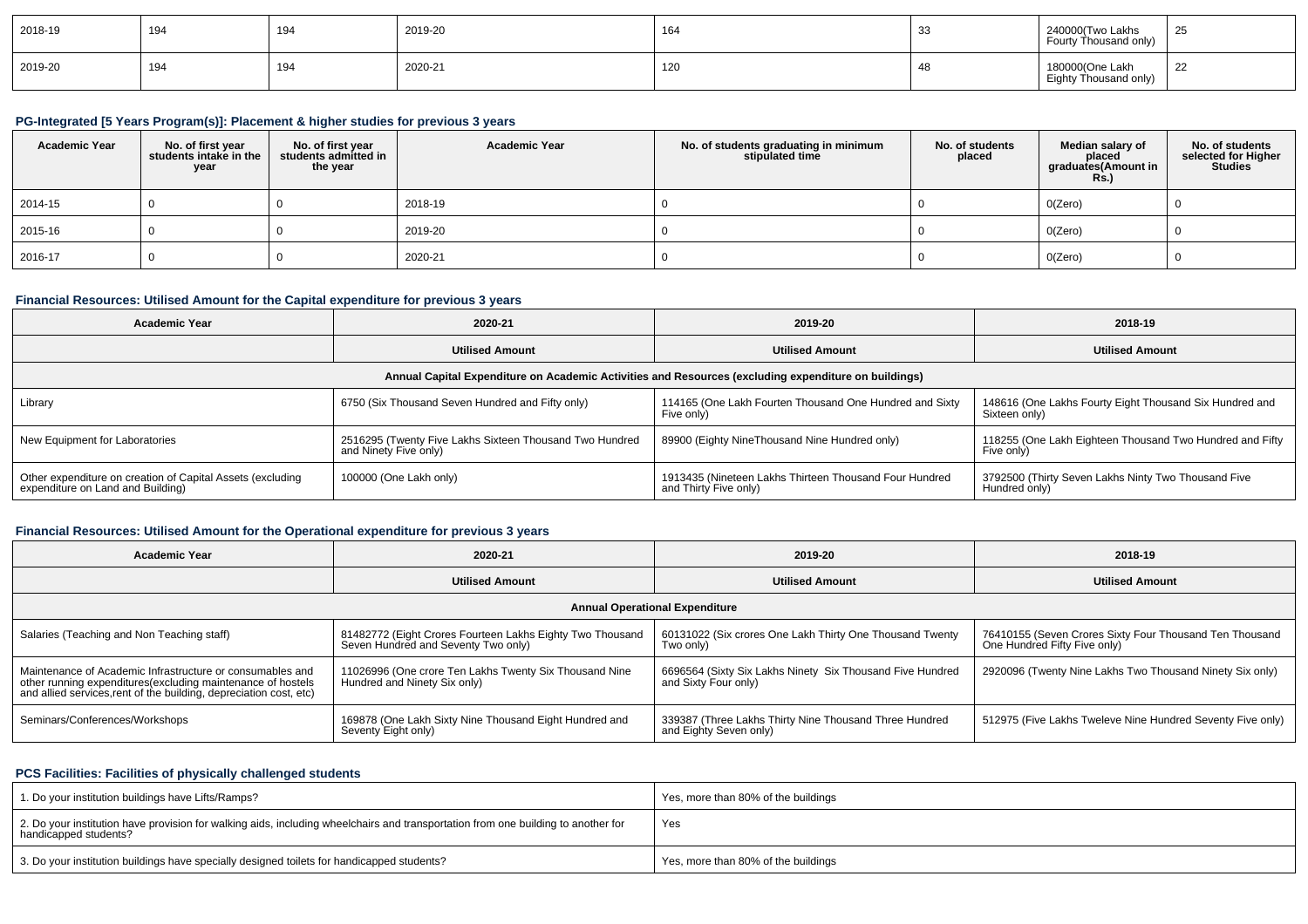### **Faculty Details**

| Srno           | Name                       | Age | Designation                                         | Gender | Qualification | Experience (In<br>Months) | <b>Currently working</b><br>with institution? | <b>Joining Date</b> | <b>Leaving Date</b>      | <b>Association type</b> |
|----------------|----------------------------|-----|-----------------------------------------------------|--------|---------------|---------------------------|-----------------------------------------------|---------------------|--------------------------|-------------------------|
| 1              | Dr Mathew P Joseph         | 56  | Dean / Principal /<br>Director / Vice<br>Chancellor | Male   | Ph.D          | 394                       | Yes                                           | 05-09-1988          | $\sim$                   | Regular                 |
| $\overline{2}$ | Divya Uthup                | 32  | <b>Assistant Professor</b>                          | Female | M.A           | 100                       | Yes                                           | 01-03-2013          | $\ddotsc$                | Regular                 |
| 3              | Dr BINCY P J               | 45  | Assistant Professor                                 | Female | Ph.D          | 117                       | Yes                                           | 20-10-2011          | $\sim$                   | Regular                 |
| 4              | Dr REKHA R                 | 42  | Assistant Professor                                 | Female | Ph.D          | 89                        | Yes                                           | 03-03-2014          | $\sim$                   | Regular                 |
| 5              | Dr Sanu Thomas             | 41  | Assistant Professor                                 | Female | Ph.D          | 121                       | Yes                                           | 06-07-2011          | $\sim$                   | Regular                 |
| 6              | Dr Smitha Sara<br>Padiyara | 44  | Assistant Professor                                 | Female | Ph.D          | 235                       | Yes                                           | 07-01-2002          | $\overline{\phantom{a}}$ | Regular                 |
| $\overline{7}$ | Vivek Jacob<br>Abraham     | 38  | <b>Assistant Professor</b>                          | Male   | M. Phil       | 107                       | Yes                                           | 03-09-2012          | $\sim$                   | Regular                 |
| 8              | Dr BEENA KOSHY             | 37  | Assistant Professor                                 | Female | Ph.D          | 121                       | Yes                                           | 06-07-2011          | $\sim$                   | Regular                 |
| 9              | <b>JINI K JOSE</b>         | 34  | <b>Assistant Professor</b>                          | Female | M.Sc.         | 100                       | Yes                                           | 01-03-2013          | $\overline{\phantom{a}}$ | Regular                 |
| 10             | Dr KARTHIKA S              | 37  | Assistant Professor                                 | Female | Ph.D          | 73                        | Yes                                           | 01-06-2015          | $\overline{\phantom{a}}$ | Regular                 |
| 11             | Dr SUNIL JACOB             | 53  | Other                                               | Male   | Ph.D          | 306                       | Yes                                           | 24-01-1996          | $\sim$                   | Regular                 |
| 12             | Dr Binoy T Thomas          | 46  | Assistant Professor                                 | Male   | Ph.D          | 189                       | Yes                                           | 04-10-2005          | $\sim$                   | Regular                 |
| 13             | Tinu Thomas                | 33  | Assistant Professor                                 | Female | M.Sc.         | 100                       | Yes                                           | 01-03-2013          | $\sim$                   | Regular                 |
| 14             | Ann Naisy Jacob            | 36  | Assistant Professor                                 | Female | M.COM         | 107                       | Yes                                           | 03-09-2012          | $\sim$                   | Regular                 |
| 15             | Chithra Mary Philip        | 34  | <b>Assistant Professor</b>                          | Female | M.A           | 100                       | Yes                                           | 01-03-2013          | $\overline{\phantom{a}}$ | Regular                 |
| 16             | Dr SAINO HANNA<br>VARGHESE | 38  | <b>Assistant Professor</b>                          | Female | Ph.D          | 121                       | Yes                                           | 06-07-2011          | $\overline{\phantom{a}}$ | Regular                 |
| 17             | Dr Asha Philipose          | 52  | Other                                               | Female | Ph.D          | 120                       | Yes                                           | 06-07-2011          | $\ddotsc$                | Regular                 |
| 18             | Jisha Elezaba              | 37  | Assistant Professor                                 | Female | M.A           | 100                       | Yes                                           | 01-03-2013          | $\sim$                   | Regular                 |
| 19             | Dr MINI GEORGE             | 55  | Other                                               | Female | Ph.D          | 323                       | Yes                                           | 01-09-1994          | $\sim$                   | Regular                 |
| 20             | Dr Rosy P Varghese         | 45  | <b>Assistant Professor</b>                          | Female | Ph.D          | 112                       | Yes                                           | 14-03-2012          | $\mathbf{u}$             | Regular                 |
| 21             | Ansu R                     | 40  | Assistant Professor                                 | Female | M.A           | 129                       | Yes                                           | 04-11-2010          | $\sim$                   | Regular                 |
| 22             | Dr Shyni T<br>Alexander    | 44  | Other                                               | Female | Ph.D          | 253                       | Yes                                           | 21-06-2000          | $\sim$                   | Regular                 |
| 23             | MATHEW GEORGE              | 37  | Assistant Professor                                 | Male   | M.COM         | 85                        | Yes                                           | 01-07-2014          |                          | Regular                 |
| 24             | MANJU JOHN                 | 46  | <b>Assistant Professor</b>                          | Female | M. Phil       | 121                       | Yes                                           | 06-07-2011          | $\overline{\phantom{a}}$ | Regular                 |
| 25             | <b>ASITHA C NAIR</b>       | 34  | <b>Assistant Professor</b>                          | Female | M.Sc.         | 100                       | Yes                                           | 01-03-2013          | $\sim$                   | Regular                 |
| 26             | SIBI CHANDRAN C<br>S       | 32  | <b>Assistant Professor</b>                          | Male   | M. Phil       | 73                        | Yes                                           | 01-06-2015          | $\sim$                   | Regular                 |
| 27             | PREETHY SOOSAN<br>THOMAS   | 40  | <b>Assistant Professor</b>                          | Female | Ph.D          | 121                       | Yes                                           | 06-07-2011          | $\sim$                   | Regular                 |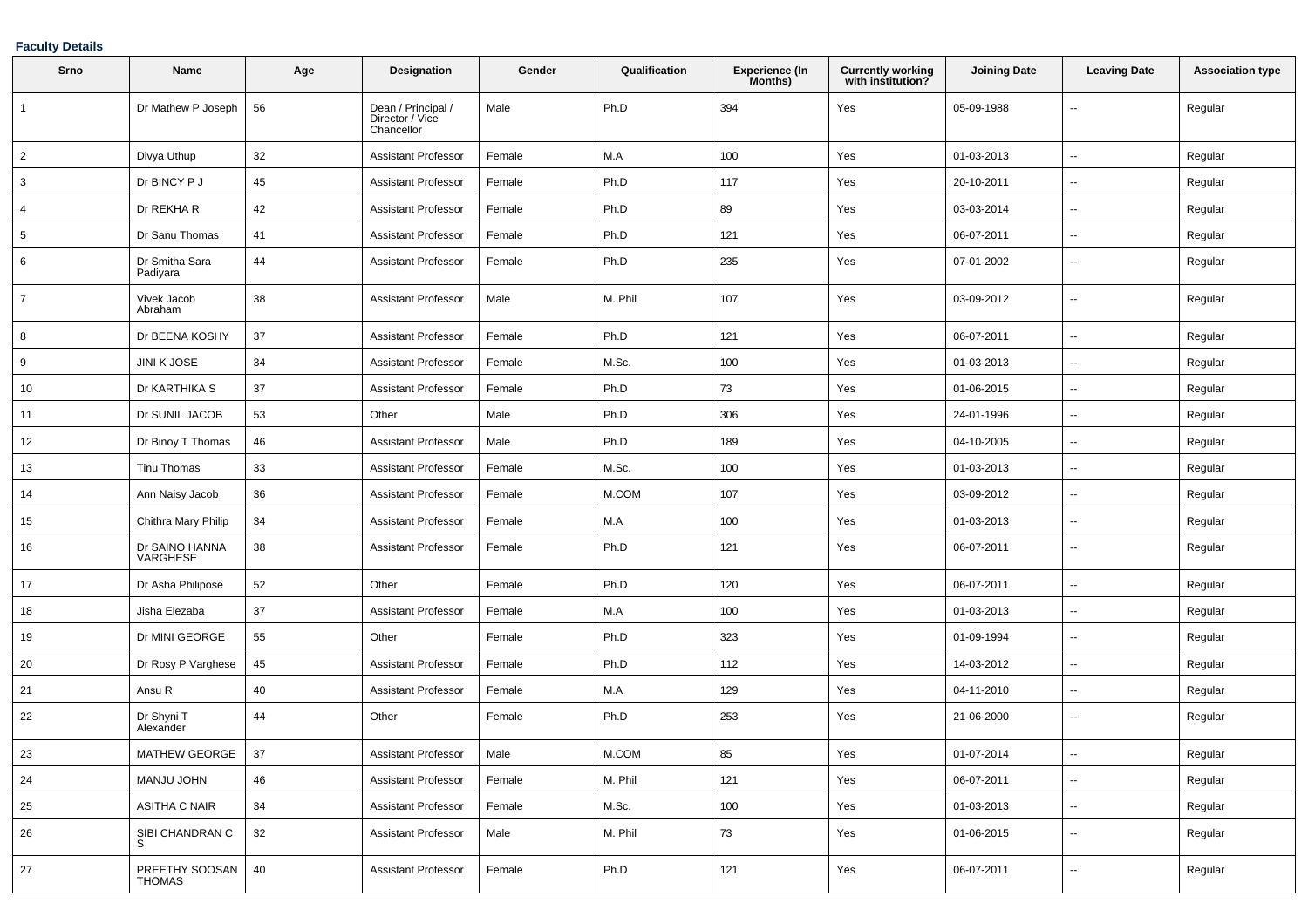| 28 | Deepthi A S                | 44 | <b>Assistant Professor</b> | Female | M.Sc.   | 189 | Yes | 19-10-2005 | $\sim$                   | Regular |
|----|----------------------------|----|----------------------------|--------|---------|-----|-----|------------|--------------------------|---------|
| 29 | Hima K S                   | 34 | <b>Assistant Professor</b> | Female | M.Sc.   | 100 | Yes | 01-03-2013 | $\sim$                   | Regular |
| 30 | Anusha Merin<br>Wilson     | 40 | <b>Assistant Professor</b> | Female | M.Sc.   | 73  | Yes | 01-06-2015 | --                       | Regular |
| 31 | Dr Raji Koshy              | 41 | <b>Assistant Professor</b> | Female | Ph.D    | 100 | Yes | 01-03-2013 | $\sim$                   | Regular |
| 32 | BEJOY D<br>ABRAHAM         | 40 | <b>Assistant Professor</b> | Male   | M.A     | 55  | Yes | 16-12-2016 | ۰.                       | Regular |
| 33 | Dr M S PAUL                | 43 | <b>Assistant Professor</b> | Male   | Ph.D    | 129 | Yes | 04-11-2010 | $\overline{\phantom{a}}$ | Regular |
| 34 | SOUMYA JOSE                | 34 | <b>Assistant Professor</b> | Female | M.A     | 73  | Yes | 01-06-2015 | $\sim$                   | Regular |
| 35 | Dr JIJI T JOSEPH           | 49 | <b>Assistant Professor</b> | Female | Ph.D    | 127 | Yes | 22-12-2010 | $\sim$                   | Regular |
| 36 | Dr P S Pratheep            | 53 | Other                      | Male   | Ph.D    | 312 | Yes | 14-08-1995 | $\sim$                   | Regular |
| 37 | Boban Aloysius             | 40 | <b>Assistant Professor</b> | Male   | M.A     | 73  | Yes | 01-06-2015 | $\sim$                   | Regular |
| 38 | Dr DHANYA I                | 38 | <b>Assistant Professor</b> | Female | Ph.D    | 100 | Yes | 01-03-2013 | $\overline{\phantom{a}}$ | Regular |
| 39 | Dr ACHAMMA<br>GEORGE       | 43 | <b>Assistant Professor</b> | Female | Ph.D    | 73  | Yes | 01-06-2015 | $\overline{\phantom{a}}$ | Regular |
| 40 | <b>RESHMIP</b>             | 30 | <b>Assistant Professor</b> | Female | M.Sc.   | 73  | Yes | 01-06-2015 | Ξ.                       | Regular |
| 41 | Dr Philipose Omman         | 54 | Other                      | Male   | Ph.D    | 312 | Yes | 14-08-1995 | $\sim$                   | Regular |
| 42 | Dr Nisha Joseph            | 38 | <b>Assistant Professor</b> | Female | Ph.D    | 100 | Yes | 01-03-2013 | $\sim$                   | Regular |
| 43 | Liji Koshy                 | 39 | <b>Assistant Professor</b> | Female | M.Sc.   | 129 | Yes | 04-11-2010 | $\sim$                   | Regular |
| 44 | <b>Tessy Thomas</b>        | 35 | <b>Assistant Professor</b> | Female | M.A     | 89  | Yes | 03-03-2014 | $\sim$                   | Regular |
| 45 | Dr Laija P J               | 38 | <b>Assistant Professor</b> | Female | Ph.D    | 73  | Yes | 01-06-2015 | $\overline{\phantom{a}}$ | Regular |
| 46 | Dr DAIS GEORGE             | 53 | Associate Professor        | Female | Ph.D    | 241 | Yes | 01-06-2001 | $\overline{a}$           | Regular |
| 47 | <b>Steve Vincent</b>       | 38 | <b>Assistant Professor</b> | Male   | M. Phil | 100 | Yes | 01-03-2013 | $\sim$                   | Regular |
| 48 | Dr ANU P T                 | 46 | Other                      | Female | Ph.D    | 228 | Yes | 01-07-2002 | $\sim$                   | Regular |
| 49 | <b>JESSY</b><br>ALEXANDER  | 38 | <b>Assistant Professor</b> | Female | M. Phil | 107 | Yes | 03-09-2012 | $\overline{\phantom{a}}$ | Regular |
| 50 | Dr SHIRLY BABY             | 55 | <b>Assistant Professor</b> | Female | Ph.D    | 129 | Yes | 12-11-2010 | $\sim$                   | Regular |
| 51 | Dr Renji Koshy             | 37 | <b>Assistant Professor</b> | Female | Ph.D    | 100 | Yes | 01-03-2013 | $\sim$                   | Regular |
| 52 | Dr Geevarghese M<br>Thomas | 48 | <b>Assistant Professor</b> | Male   | Ph.D    | 112 | Yes | 01-03-2012 | $\sim$                   | Regular |
| 53 | RENNY P<br>VARGHESE        | 49 | Other                      | Male   | M.Sc.   | 306 | Yes | 24-01-1996 | $\sim$                   | Regular |
| 54 | Dr SOOSEN<br>SAMUEL M      | 40 | Other                      | Female | Ph.D    | 100 | Yes | 01-03-2013 | $\sim$                   | Regular |
| 55 | SAJITH BABU S              | 37 | <b>Assistant Professor</b> | Male   | M.Sc.   | 89  | Yes | 03-03-2014 | $\overline{\phantom{a}}$ | Regular |
| 56 | Dr RANEESH B               | 35 | <b>Assistant Professor</b> | Male   | Ph.D    | 73  | Yes | 01-06-2015 | Ξ.                       | Regular |
| 57 | Janey Mary Mathew          | 41 | <b>Assistant Professor</b> | Female | M.Sc.   | 121 | Yes | 06-07-2011 | $\sim$                   | Regular |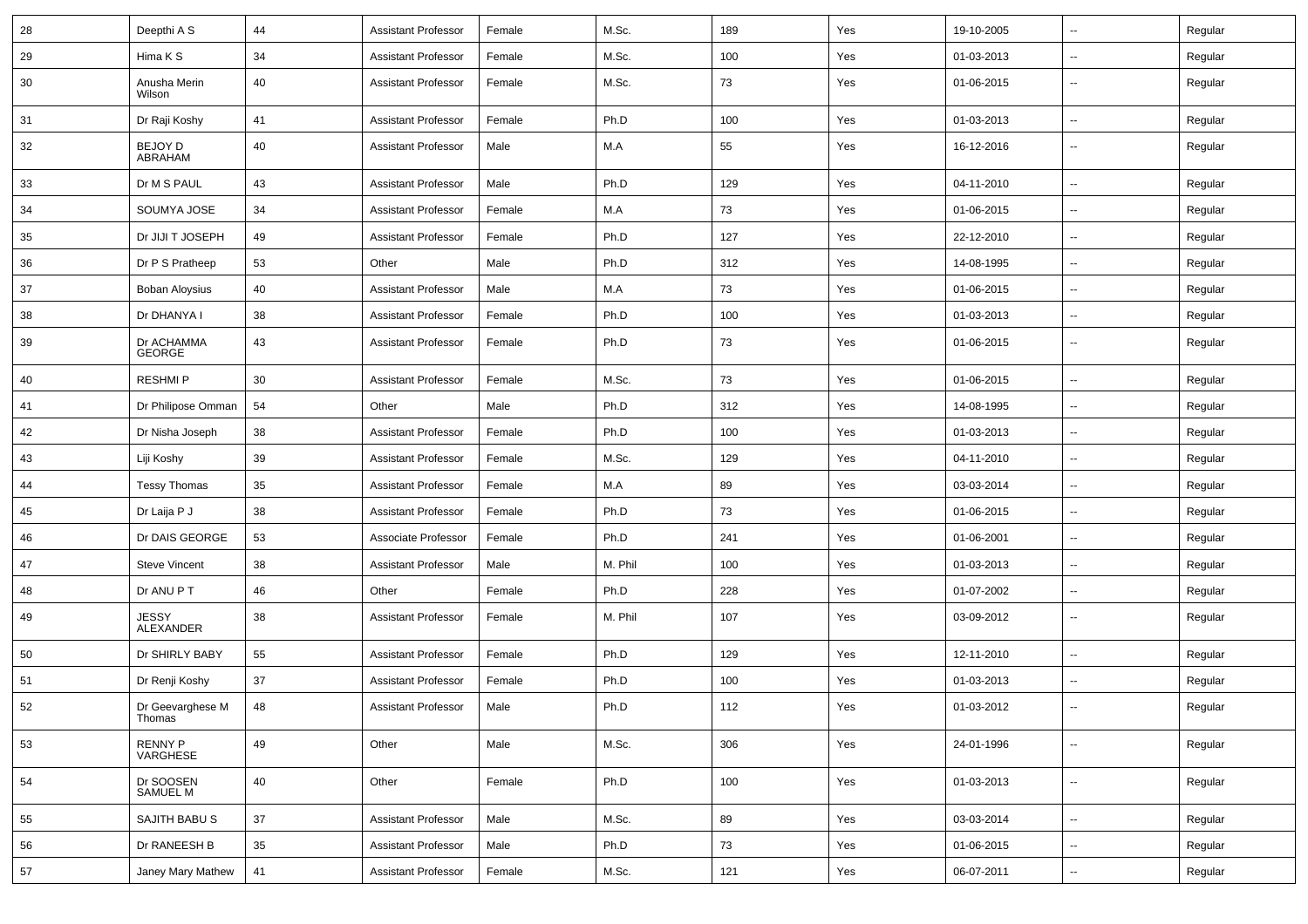| 58 | Dr Binoj K K                 | 40 | <b>Assistant Professor</b> | Male   | Ph.D       | 88  | Yes | 03-03-2014 | $\overline{\phantom{a}}$ | Regular             |
|----|------------------------------|----|----------------------------|--------|------------|-----|-----|------------|--------------------------|---------------------|
| 59 | Gokul G Nair                 | 34 | <b>Assistant Professor</b> | Male   | M.Sc.      | 129 | Yes | 04-11-2010 | $\overline{\phantom{a}}$ | Regular             |
| 60 | Dr Kiran Joseph              | 38 | <b>Assistant Professor</b> | Male   | Ph.D       | 100 | Yes | 01-03-2013 | $\overline{\phantom{a}}$ | Regular             |
| 61 | Jijo K Joseph                | 38 | <b>Assistant Professor</b> | Male   | MP.Ed.     | 107 | Yes | 03-09-2012 | $\overline{\phantom{a}}$ | Regular             |
| 62 | Mahima Ann<br>Abraham        | 29 | <b>Assistant Professor</b> | Female | M.Sc.      | 73  | Yes | 01-06-2015 | $\overline{\phantom{a}}$ | Regular             |
| 63 | DEEPA SUSAN<br><b>OOMMEN</b> | 33 | <b>Assistant Professor</b> | Female | M.Sc.      | 100 | Yes | 01-03-2013 | $\overline{\phantom{a}}$ | Regular             |
| 64 | Dr Thomas V P                | 39 | <b>Assistant Professor</b> | Male   | Ph.D       | 77  | Yes | 04-03-2014 | Щ,                       | Regular             |
| 65 | Dr Sunil Kumar R             | 55 | Other                      | Male   | Ph.D       | 307 | Yes | 20-12-1995 | $\overline{\phantom{a}}$ | Regular             |
| 66 | Dr ANOOP P D                 | 39 | <b>Assistant Professor</b> | Male   | Ph.D       | 100 | Yes | 01-03-2013 | $\overline{\phantom{a}}$ | Regular             |
| 67 | Dr GEORGE<br><b>THOMAS</b>   | 37 | <b>Assistant Professor</b> | Male   | Ph.D       | 121 | Yes | 06-07-2011 | $\overline{\phantom{a}}$ | Regular             |
| 68 | Renu Anna Boban              | 31 | <b>Assistant Professor</b> | Female | M.A        | 37  | Yes | 04-06-2018 | --                       | Regular             |
| 69 | SHALOO ANN<br><b>THOMAS</b>  | 31 | <b>Assistant Professor</b> | Female | M.Sc.      | 38  | Yes | 04-06-2018 | $\overline{\phantom{a}}$ | Regular             |
| 70 | SUMITHA TOM                  | 34 | <b>Assistant Professor</b> | Female | M.Sc.      | 38  | Yes | 04-06-2018 | $\overline{\phantom{a}}$ | Regular             |
| 71 | Jiji Anna Jacob              | 30 | <b>Assistant Professor</b> | Female | M.A        | 37  | Yes | 04-06-2018 | $\overline{\phantom{a}}$ | Regular             |
| 72 | Dr Jinu P Y                  | 40 | <b>Assistant Professor</b> | Male   | Ph.D       | 38  | Yes | 04-06-2018 | $\overline{\phantom{a}}$ | Regular             |
| 73 | <b>SUSAN K WILSON</b>        | 31 | <b>Assistant Professor</b> | Female | M.Sc.      | 37  | Yes | 02-07-2018 | $\overline{\phantom{a}}$ | Regular             |
| 74 | Dr Sosamma John              | 53 | Other                      | Female | Ph.D       | 235 | Yes | 07-01-2000 | $\overline{\phantom{a}}$ | Regular             |
| 75 | Anu Francis                  | 33 | <b>Assistant Professor</b> | Female | M.A        | 100 | Yes | 01-03-2013 | --                       | Regular             |
| 76 | Dr Anu R                     | 43 | <b>Assistant Professor</b> | Female | Ph.D       | 36  | Yes | 01-08-2018 | $\overline{\phantom{a}}$ | Regular             |
| 77 | ROGIN ALEX<br>GEORGE         | 28 | Other                      | Male   | M.Sc.      | 47  | No  | 05-07-2017 | 31-03-2021               | Adhoc / Contractual |
| 78 | Leeba Elsa Babu              | 32 | Other                      | Female | <b>MTE</b> | 121 | Yes | 03-06-2013 | $\overline{\phantom{a}}$ | Adhoc / Contractual |
| 79 | Subin Babu                   | 40 | Other                      | Male   | <b>MTE</b> | 166 | Yes | 07-09-2009 | $\overline{\phantom{a}}$ | Adhoc / Contractual |
| 80 | Rijo John                    | 26 | Other                      | Male   | M.A        | 36  | Yes | 25-07-2018 | $\overline{\phantom{a}}$ | Adhoc / Contractual |
| 81 | Dr Jincy Mathew              | 33 | Other                      | Female | Ph.D       | 35  | Yes | 06-08-2018 | Щ,                       | Adhoc / Contractual |
| 82 | Amala Sara John              | 26 | Other                      | Female | M.COM      | 16  | Yes | 17-06-2019 | $\overline{\phantom{a}}$ | Adhoc / Contractual |
| 83 | Priyanka Gopinath            | 25 | Other                      | Female | $M.$ COM   | 19  | Yes | 04-01-2020 | Щ,                       | Adhoc / Contractual |
| 84 | Riya Raju George             | 26 | Other                      | Female | M.COM      | 25  | Yes | 06-06-2019 | Щ,                       | Adhoc / Contractual |
| 85 | Anjali Salim                 | 28 | Other                      | Female | M.COM      | 36  | Yes | 18-02-2021 | Ξ.                       | Adhoc / Contractual |
| 86 | Sreelekshmi S                | 24 | Other                      | Female | M.COM      | 18  | Yes | 05-02-2021 | --                       | Adhoc / Contractual |
| 87 | Justin James                 | 25 | Other                      | Male   | M.COM      | 18  | Yes | 06-01-2020 | н.                       | Adhoc / Contractual |
| 88 | Rosna K                      | 26 | Other                      | Female | M.COM      | 22  | Yes | 26-09-2019 | --                       | Adhoc / Contractual |